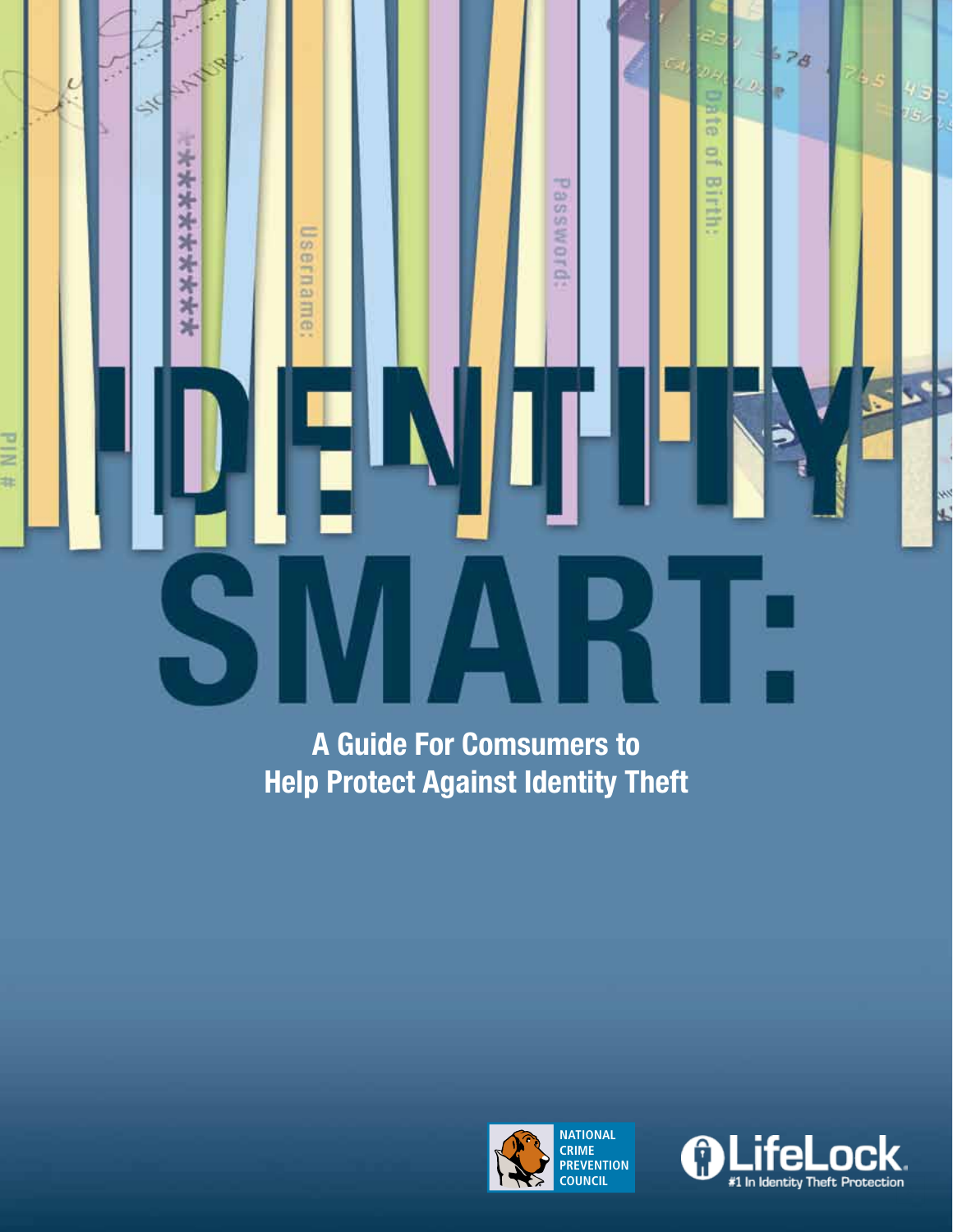

The National Crime Prevention Council (NCPC) is a private, nonprofit tax-exempt [501(c)(3)] organization whose primary mission is to be the nation's leader in helping people keep themselves, their families, and their communities safe from crime. NCPC's strategic plan for 2007 through 2011 is centered on four goals: protect children and youth; partner with government and law enforcement to prevent crime; promote crime prevention and personal safety basics; and respond to emerging crime trends. NCPC publishes books, kits of camera-ready program materials, posters, and informational and policy reports on a variety of crime prevention and community-building subjects. NCPC offers training, technical assistance, and a national focus for crime prevention: it acts as secretariat for the Crime Prevention Coalition of America, more than 400 national, federal, state, and local organizations representing thousands of constituents who are committed to preventing crime. NCPC also sponsors the National Crime Prevention Association, an individual membership association to promote resources and career development to crime prevention practitioners. It hosts two websites: www.ncpc.org for adults and www.mcgruff.org for children. It operates demonstration programs in schools, neighborhoods, and entire jurisdictions and takes a major leadership role in youth crime prevention and youth service. NCPC manages the McGruff® "Take A Bite Out Of Crime®" public service advertising campaign. NCPC is funded through a variety of government agencies, corporate and private foundations, and donations from private individuals.



LifeLock, Inc. (www.lifelock.com) is an industry leader in proactive identity theft protection. Since 2005, LifeLock has been providing consumers with the tools and confidence they need to help protect themselves from identity theft. The company has a strong focus on educating consumers and working with law enforcement and elected officials to better understand the increasing threats of identity theft. A multiple award-winning organization, LifeLock has been recognized by the American Business Awards as Best Overall Company, by AlwaysOn to the Top Global Company 250 list and by Arizona Corporate Excellence as Arizona's Fastest Growing Company.

Copyright © 2010 National Crime Prevention Council

All rights reserved.

Printed in the United States of America February 2010

National Crime Prevention Council 2345 Crystal Drive, Suite 500 Arlington, VA 22202 202-466-6272 www.ncpc.org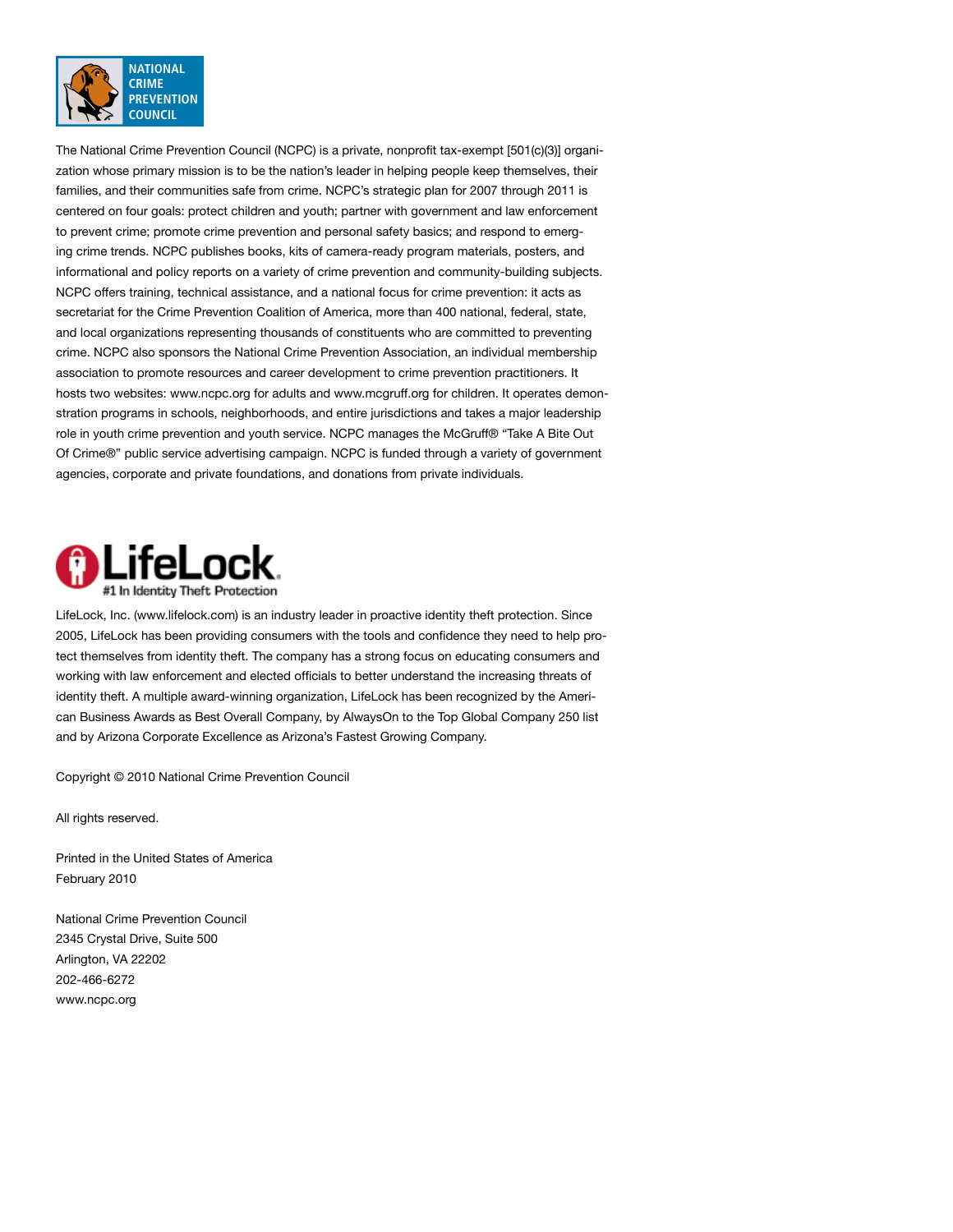**ew crimes have made people more anxious more quickly as the sudden onslaught of identity theft. It's in the newspapers every day and on the news every night. People are worried that someone's going to run up charges on their credit cards or fleece their bank accounts while their backs are turned. And there's some reason to worry: All a thief has to do is steal something as basic as a Social Security number to become a real public enemy. And while these crimes are relatively easy to commit, investigating and prosecuting them are complex and time-consuming matters. So it's up to all of us to be identity-smart and make sure we keep this crime from spreading. It's a battle we can win. Follow the tips in this booklet, be careful, and we'll keep a big step ahead of identity thieves. It's up to all of us to protect ourselves from identity theft. F**

## **WHAT'S IDENTITY THEFT?**

The U.S. Department of Justice defines identity theft this way:

"Identity theft is a crime. Identity theft and identity fraud are terms used to refer to all types of crime in which someone wrongfully obtains and uses another person's personal data in some way that involves fraud or deception, typically for economic gain."

It can range from unauthorized use of a credit card or check to a comprehensive takeover of another person's identity.

# **FACTS AND FIGURES**

**These statistics about identity theft are worth knowing.** 

According to the Federal Trade Commission, identity theft was the number one fraud complaint during calendar year 2008. And limiting your use of your personal computer may not help much: a study released by Javelin Strategy and Research reported that in 2009 most identity thefts were taking place offline, not online—just the opposite of what many folks might think. One other troubling finding: the study found that 43 percent of all identity thefts are committed by someone the victim knows.

In 2008, the Federal Trade Commission's (FTC) Consumer Sentinel Network Complaint Data reported

- $\blacksquare$  Twenty-six percent of respondents had been victims of identity theft in 2008.
- Arizona, followed by California and Florida, has the highest per capita rate of reported identity fraud.
- $\blacksquare$  Credit card fraud was the most common form of identity theft.
- Government documents/benefits fraud was the second most common, followed by employment fraud.
- $\blacksquare$  Electronic fund transfer-related identity theft continued to be the most frequently reported type of identity theft bank fraud.

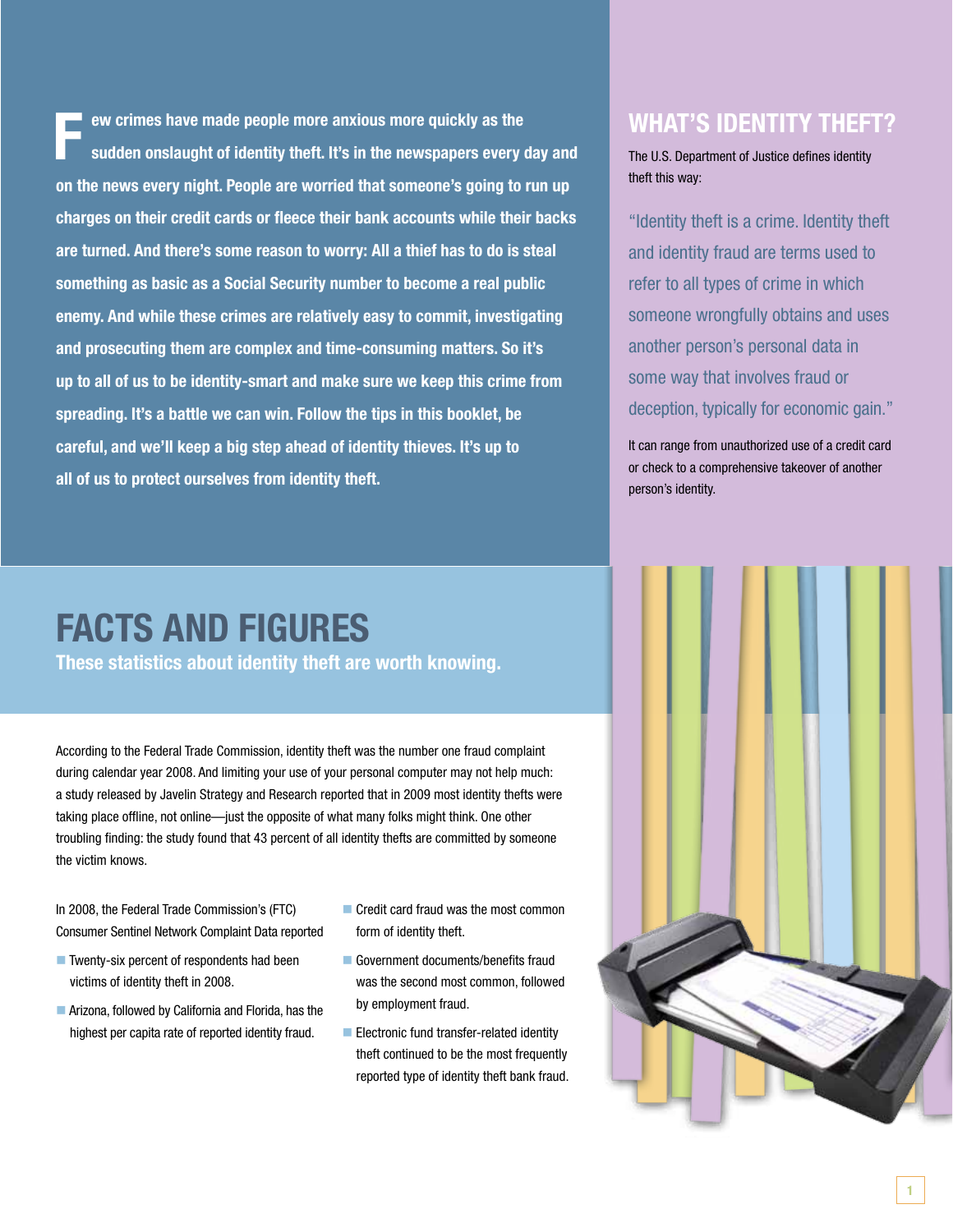# **A CROOK'S BAG OF TRICKS**

**Watch Out for Thefts Like These**



## **Here's a sample of the way identity thieves commit their crimes.**

- n Go "dumpster diving," by digging through garbage cans or communal dumpsters in search of cancelled checks, credit card and bank statements, or "preapproved" credit card offers
- $\blacksquare$  Steal credit card payments and other outgoing mail from private, curbside mailboxes
- n Steal mail, especially envelopes containing bill payments, from unlocked, unguarded, "out boxes" at work
- n "Shoulder surf" by watching from a nearby location as he or she punches in a telephone calling card number or listens in on a conversation in which the victim provides a credit card number over the telephone in a public place
- n Take important documents such as birth certificates, passports, copies of tax returns and the like during a burglary of your house
- File a change of address form in your name to divert mail and gather personal and financial data
- Lift driver's license numbers, Social Security numbers, phone numbers, or other identifiers from checks
- Steal discarded applications for "preapproved" credit cards and fill them out with a different address
- Steal wallets and purses—and all the credit and identification cards inside them
- Steal Social Security cards
- **Example 3 Steal through security breaches the Social Security numbers and identities of children who are espe**cially vulnerable because they don't have credit histories and it may be many years before the theft is discovered
- Lift names and Social Security numbers from such documents as drivers' licenses, employee badges, student ID cards, checks, and medical charts
- Buy records stolen by a fellow employee who's been bribed

## **MORE SCAMS** Financial Crimes



### **Identity thieves also include crimes like these in their repertoire of dirty tricks.**

- **n They make long-term financial commitments, like taking out mortgages or buying cars, using their** victim's credit history.
- They establish, use, and abandon dozens of charge accounts—without paying.
- **n They may run up huge amounts of debt, and then file for bankruptcy in their victim's name, ruining** their victim's credit history and reputation.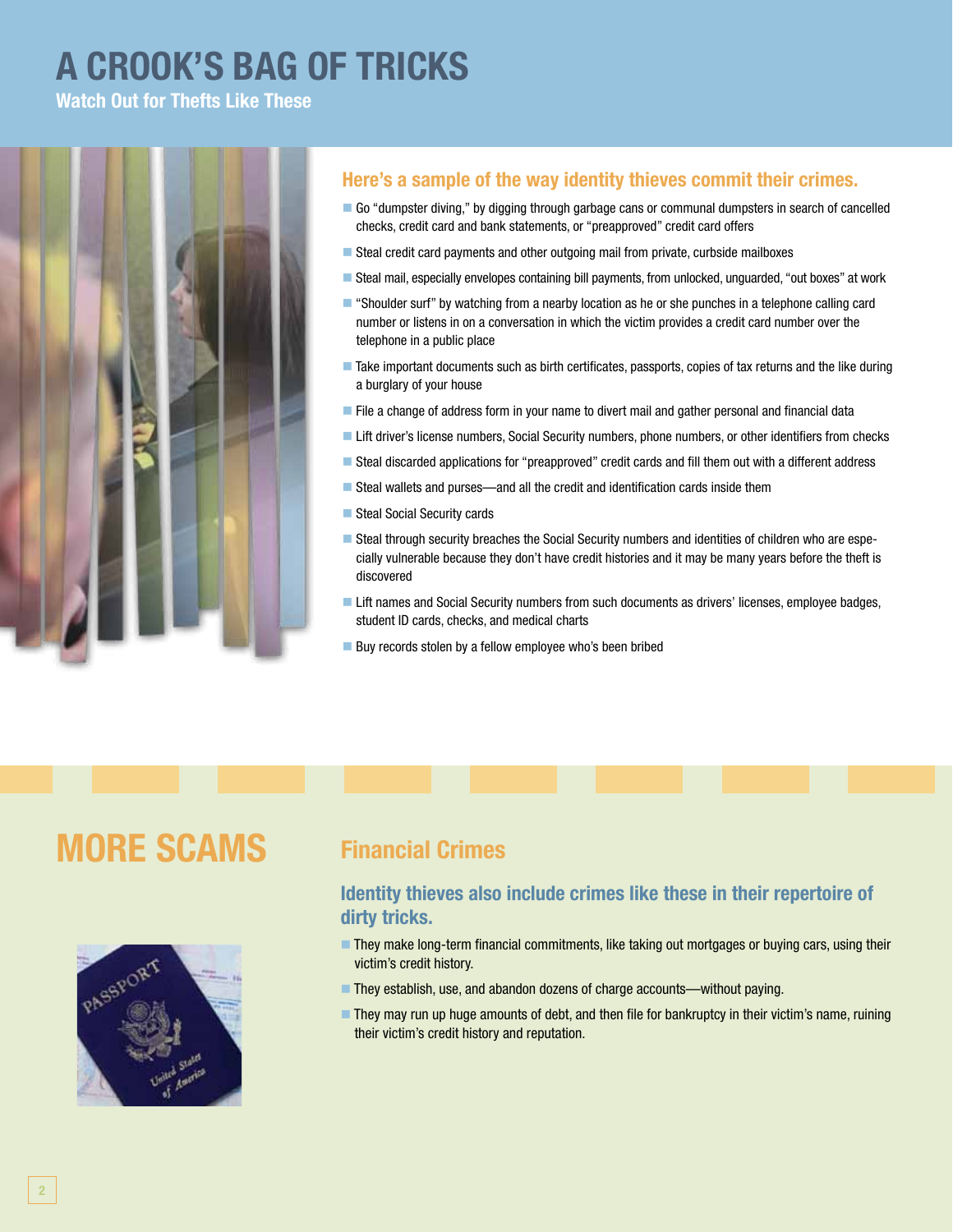- $\blacksquare$  Take advantage of peer-to-peer file sharing software such as Limewire
- Use personal information from a *Who's Who* book or a newspaper article
- **Duse the personal information of a relative or someone he or she knows well, perhaps by being a fre**quent visitor to their home
- **n** Pretend to be government officials or legitimate business people who need to gather personal information from credit reporting agencies or other sources
- **n** "Skim," in which a dishonest merchant secretly copies the magnetic strip on the back of your credit or debit card in order to make a counterfeit card that can then be sold
- Hack into a computer that contains your personal records and steal the data
- n Use the camera in a cell phone to photograph someone's credit card or ATM card while he or she is using an ATM machine or buying something in a store
- **n** "Phish" by sending a legitimate-looking email that directs you to a phony website that looks legitimate and asks for your personal and financial data
- **n** "Pharm," a tactic by which criminals "hijack" whole domains to their own sites and gather the personal and financial data of users who believe they're communicating through their customary service provider
- **n** Send fraudulent "spam" emails that promise huge prizes or bargains in return for personal and financial information
- **B** Send a fake electronic IRS form to gather personal information and financial data (Note: The IRS never requests information by email.)



## **When Money's Not the Object**

## **Sometimes, the thieves aren't after money. They may use your identity to commit crimes like these:**

- **n They may threaten national security or commit acts of terrorism. The September 11 hijackers used** fake IDs to board their planes.
- n They use stolen personal information to forge military identification cards, as happened at an army base near Washington, DC. This was a potential threat to national security.
- **n** They steal insurance information in order to get medical procedures done or to obtain medications.
- $\blacksquare$  They pile up traffic tickets in your name with no intent to pay them.
- **n** They commit felonies using your identity. Victims of identity theft have been arrested, even jailed, for crimes they didn't commit.
- **n** They may obtain a passport in your name to bring someone into the country for any one of a number of illegal reasons—human trafficking, for example.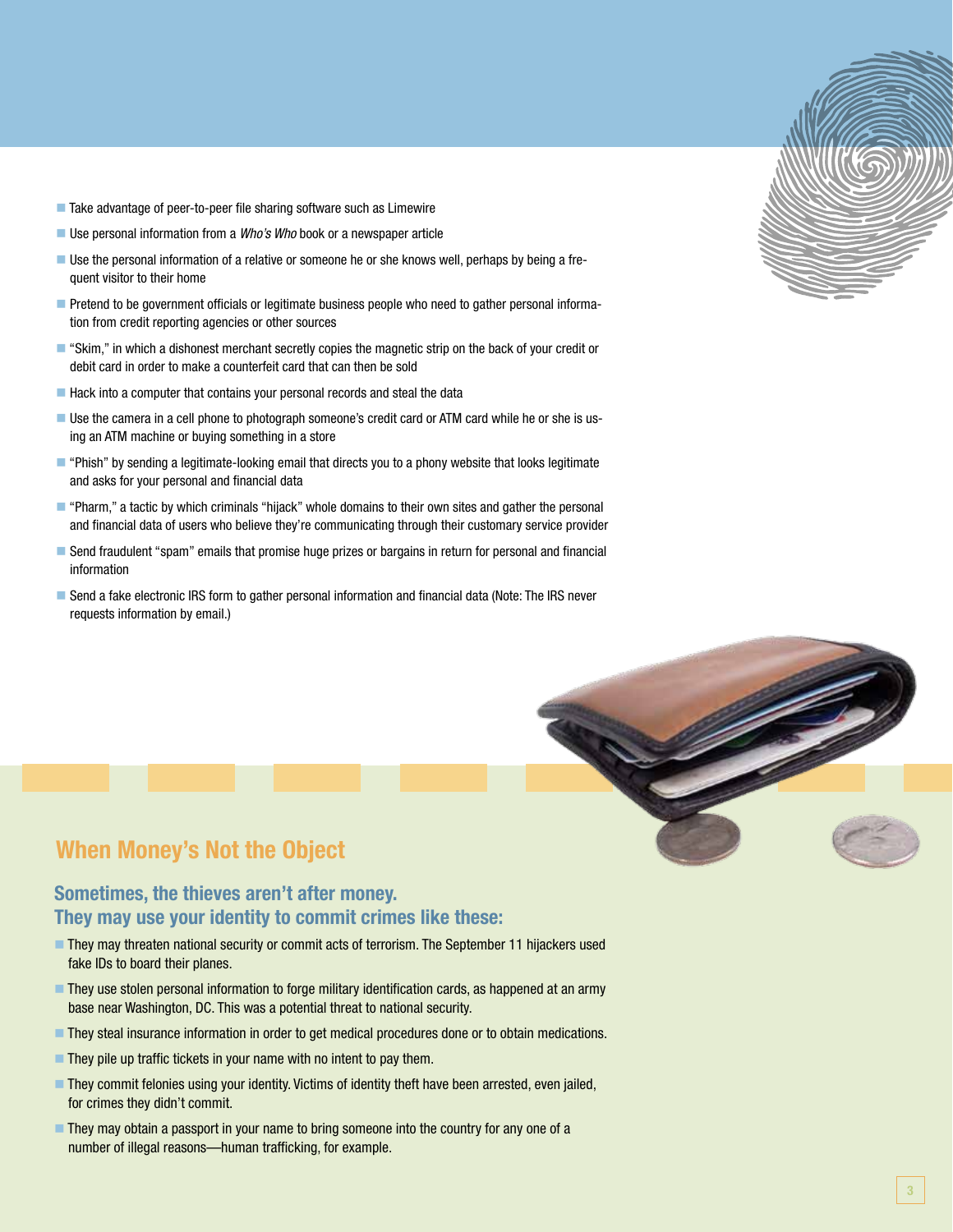# **HOW TO PROTECT YOURSELF FROM IDENTITY THEFT**

**Follow these tips to help ensure that you don't become a victim.**

## ■ Examine your credit reports from the major national credit reporting firms (see page 7) at least once a year to make sure no one has established credit in your name or is ruining your credit after stealing your identity. The recently enacted Fair and Accurate Credit Transactions Act requires that each of the three major credit reporting agencies provide consumers with a free credit report once a year. You can also get a free credit report through www.annualcreditreport.com. **n** If you have to give out personal or financial information from a public phone or by cell phone, make sure no one is listening or wait until you're in a more secure location. n Shred all financial statements, billing statements, and "preapproved" credit card offers and the like before throwing them in the trash or recycling. Cross-cut shredding is best. No shredder? Use scissors to cut documents. **n Minimize the number of identification and credit cards you carry with you. Take only what's absolutely** necessary. ■ Cancel all credit cards that you have not used in the last six months. Open credit is a prime target if an identity thief spies it in your credit report. **Notation Write to the Direct Marketing Association to have your name taken off direct mail lists. This will stop the** dangerous flow of "preapproved" credit card offers to your address. This is where to write: Direct Marketing Association Mail Preference Service PO Box 643 Carmel, NY 10512 **Mail Matters** networks and Don't put outgoing mail, especially bill payments, in personal curbside mailboxes. Use United States Postal Service mailboxes instead, or, better yet, drop off your mail inside a post office.  $\blacksquare$  Use a locked mailbox with a slot at home, if at all possible. Don't put outgoing mail in an unguarded "out box" at work. Don't write your account number on the outside of envelopes containing bill payments.  $\blacksquare$  When you're out of town, have the post office hold your mail for you or have someone you trust pick it up every day. **E-Commerce now the Look for evidence that you're doing business on a secure site. In your browser bar, look for https** and the lock icon.  $\blacksquare$  Make sure nobody is standing right behind you when you're using an ATM machine. He or she may be trying to photograph your card number and password with a camera cell phone. Always shield your hand and the screen, even if no one's right behind you.  $\blacksquare$  Pay your bills online using a secure site if that service is available. Don't give out your credit card number on the Internet unless it is encrypted on a secure site. **Personal Finance**

- Call the credit reporting industry at 888-50PT-OUT as an extra measure to stop credit card and insurance solicitations from people you don't already do business with from coming to your home.
- **n** Consider placing a fraud alert on your account with the three major credit bureaus, freezing your credit, or engaging an identity theft protection service. All of these actions provide an extra layer of security by requiring you to approve the release of your credit information rather than having it supplied automatically. Some of these services are free and some require a small fee.

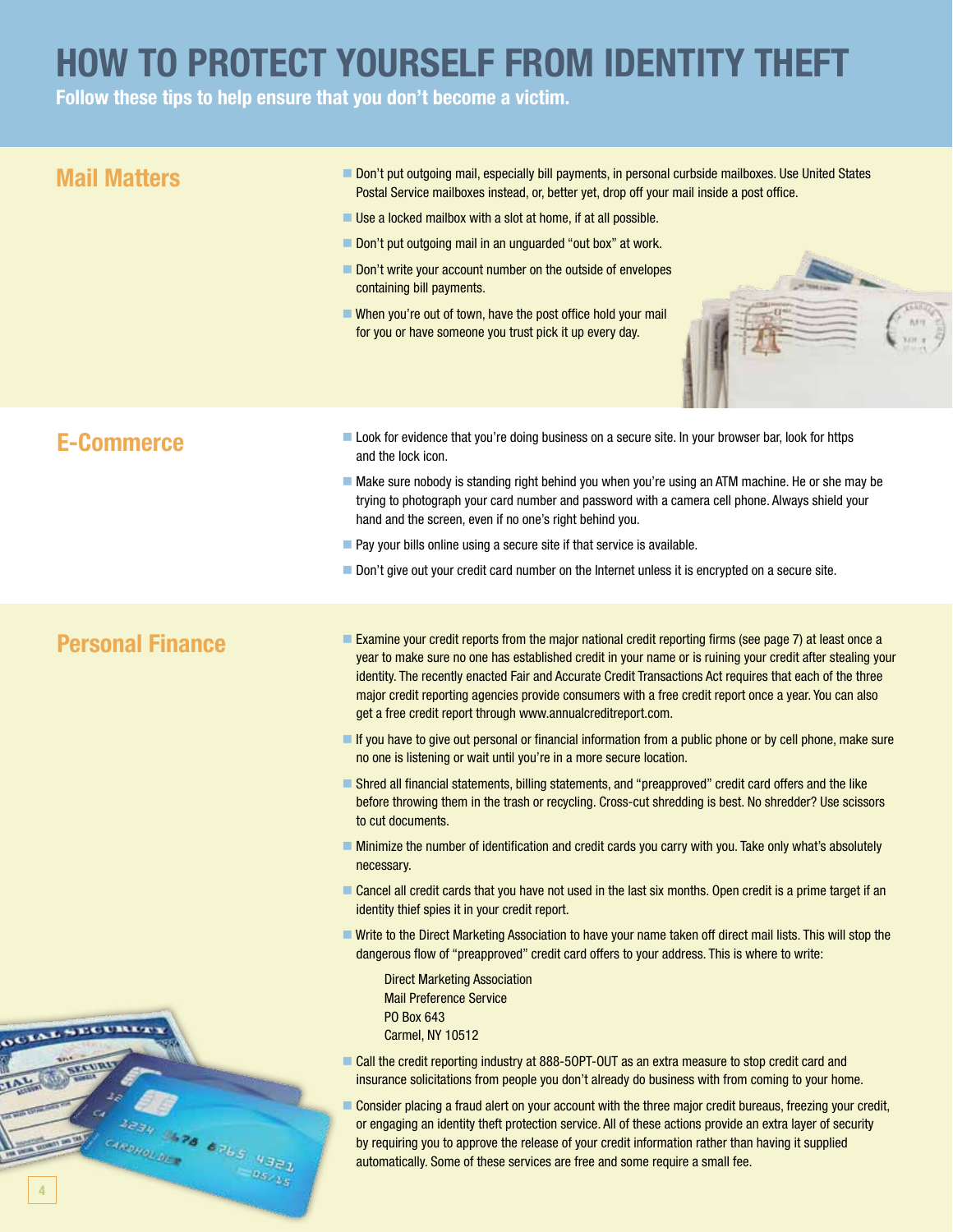\$ **PAY TO THE**  $2501$ 

### **Example 1** Use traveler's checks instead of personal bank checks.

- **Examine all of your bank and credit card statements each month for mistakes or unfamiliar charges that** might be the sign of an identity thief at work.
- $\blacksquare$  Make sure you know when your bills and bank statements normally arrive. If one is late, call to find out why. It may have fallen into the wrong hands.
- **Duse direct deposit, whenever possible, instead of a paper paycheck that could be stolen from your mailbox.**
- $\blacksquare$  Don't have new checks mailed to you at home; pick them up at the bank.
- **Be alert if you get a call from someone purporting to be from your bank who asks for personal data** to update your "records." This is almost always a scam. If you're in doubt, hang up and call the bank yourself at a number you trust.
- **Top Security Carry your Social Security card with you. Keep it in a safe place at home.**
- Don't carry automotive insurance policies in your car. Keep them locked up at home.
- Keep your wallet in your front pocket so a pickpocket can't take it. Hold your purse close against your body through its straps.
- Burglar-proof your home, then burglar-proof what's inside your home, especially your financial records and important documents (put them inside a locked filing cabinet or safe).
- **Commit all passwords to memory. Never write them down or carry them with you. Strictly Confidential**
- Don't give out your financial or personal information over the phone or Internet, unless you have initiated the contact or know for certain whom you are dealing with.
- Don't exchange personal information for "prizes." Ask to have the offer put in writing and mailed to you so you can consider it more carefully.
- n Give out your Social Security number only when absolutely necessary. Treat it as confidential information.
- I Identity thieves have been known to take Social Security numbers from medical charts in hospitals, where the numbers are frequently used as patient identifiers.
- **Destroy the hard drive of your computer if you are selling it, giving it to charity, or otherwise disposing of** it. Don't just erase the hard drive; physically remove it.
- n Keep your personal information confidential and learn as much as you can about the various kinds of scams being perpetrated to steal your identity. The newspapers are full of tips as are such websites as www.hoax-slayer.com. Local police department websites often list current scams as well.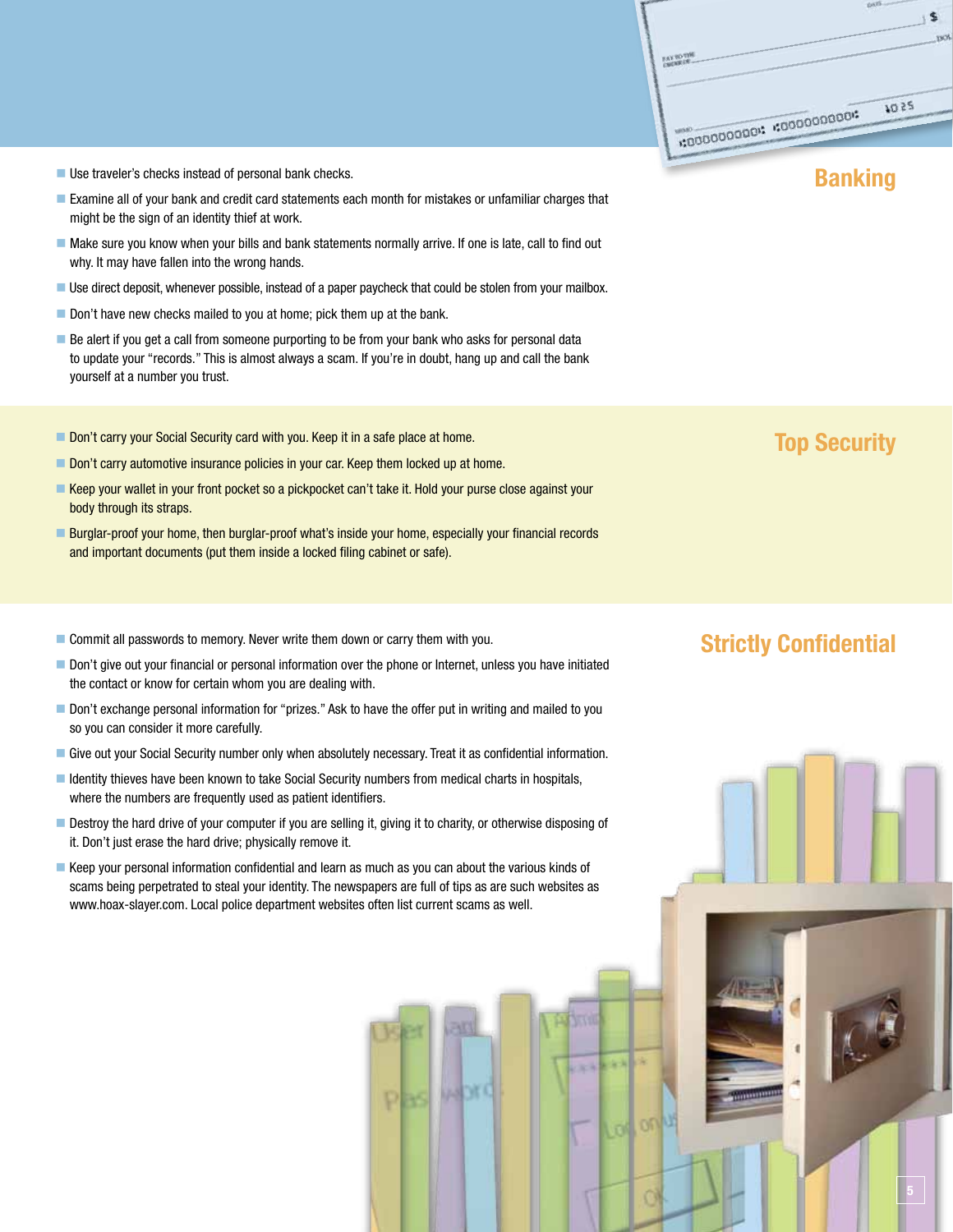## **REPAIRING THE DAMAGE If you're the victim of identity theft, here's how to begin to repair the damage.**



## **Step 1: Call the Police**

As soon as you can, contact your local police or sheriff's department. The police should take your report and give you a copy, or at least the number of the report. You should also consider reporting the crime to your state law enforcement, since many states have recently toughened their laws against identity theft. You will need a police report to pursue your case with creditors who have been victimized in your name. You may also want to contact the office of your state attorney general for consumer fraud information. For a list of state attorneys general, go to www.naag.org.

Be sure to give the police copies of all the documents that support your claim. You may want to provide them with a notarized copy of the Federal Trade Commission's *ID Theft Affidavit*, available from www.ftc.gov/bcp/edu/microsites/idtheft/.

Because an identity is frequently stolen in one place and used in another, you may also have to contact the police in the place where the crime took place. Your local law enforcement or the creditors affected can tell you if this is the case.

## **Step 2: Check Your Bank Accounts**

If someone is illegally using your bank account, close the account right away and ask your bank to notify its check verification service. The service will notify retailers not to honor checks written on this account. In most cases, the bank is responsible for any losses. To find out whether someone is passing bad checks in your name, call the Shared Check Authorization Network at 800-262-7771.

If you think someone has opened a new checking account in your name, you can ask for a free copy of your consumer report from Chex Systems (800-428-9623, www.chexhelp.com), the consumer reporting service used by many banks. If your bank doesn't use Chex Systems, ask for the name and number of the consumer reporting service it uses.



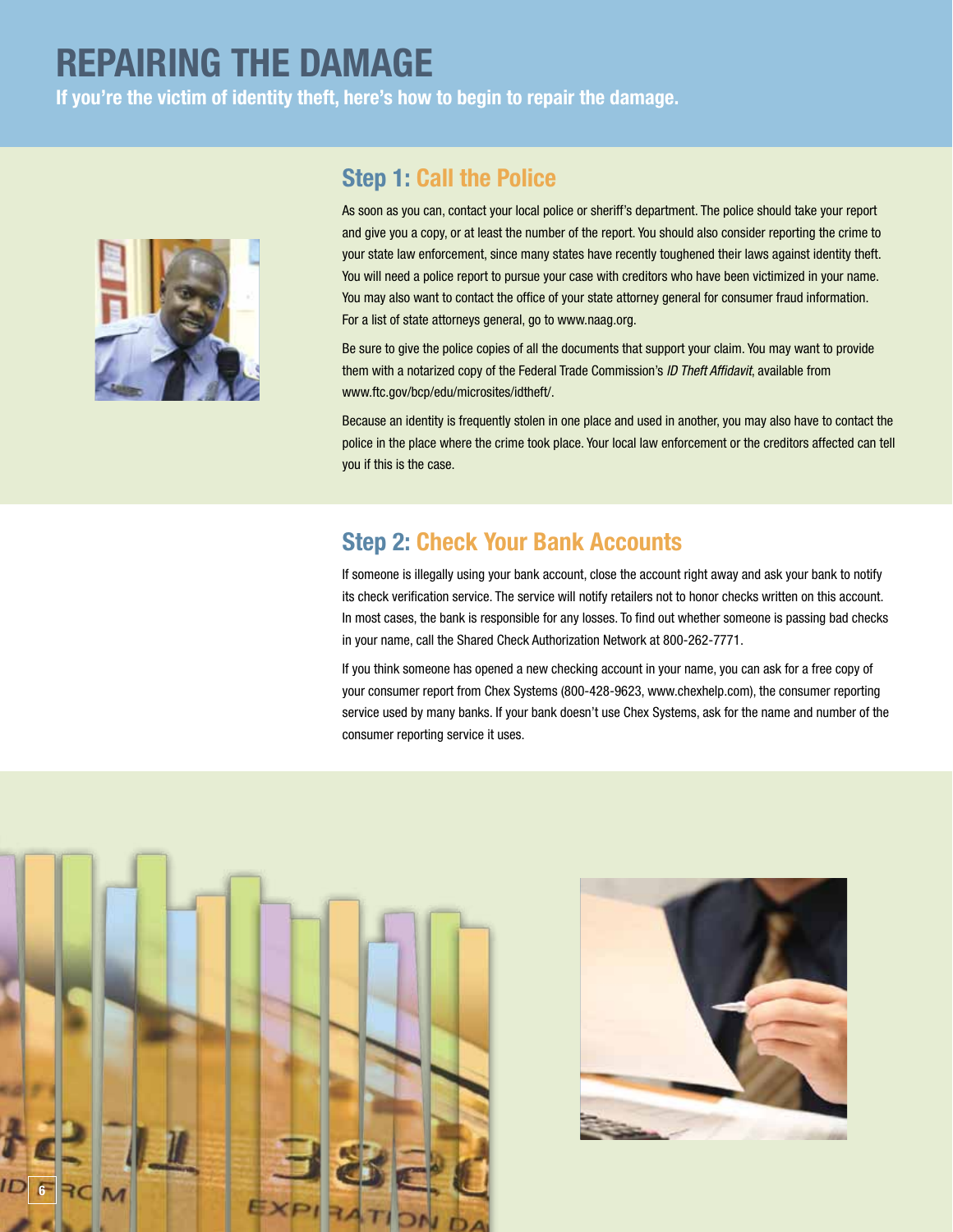## **Step 3: Contact the Credit Reporting Agencies**

As soon as you know your identity has been stolen, call one of the three major credit reporting agencies. The law requires the agency you call to contact the other two. The agencies will flag your account; this means that any business that wants to view your credit report to give you credit will first have to verify your identity. If you have been the victim of fraud, a fraud alert can be placed on your accounts for seven years. The three agencies will then send you two free reports over the next 12 months. (Beginning in September 2005, the Fair and Accurate Credit Transactions Act requires the three major credit reporting agencies to provide you with a free report once a year regardless of whether you've been a victim of fraud.) The three major credit reporting agencies and their toll-free numbers *for reporting fraud* are listed below.

**Equifax 800-525-6285**  **Experian 888-397-3742**  **TransUnion 800-680-7289**



**7**

## **Step 4: Work With Your Creditors**

If you discover unauthorized charges on your credit report or any billing statement, contact the fraud department of the creditors you believe have been robbed in your name. You have 60 days from the date you normally receive your bill to notify them. If you notify your creditors within this time frame, your loss for unauthorized charges will be limited to \$50.

## **Step 5: Report Your Case to the Federal Trade Commission**

The FTC maintains a database that law enforcement agencies use to hunt down identity thieves. To report your theft or to get more information on what to do, call the FTC's toll-free hotline at 877-IDTHEFT.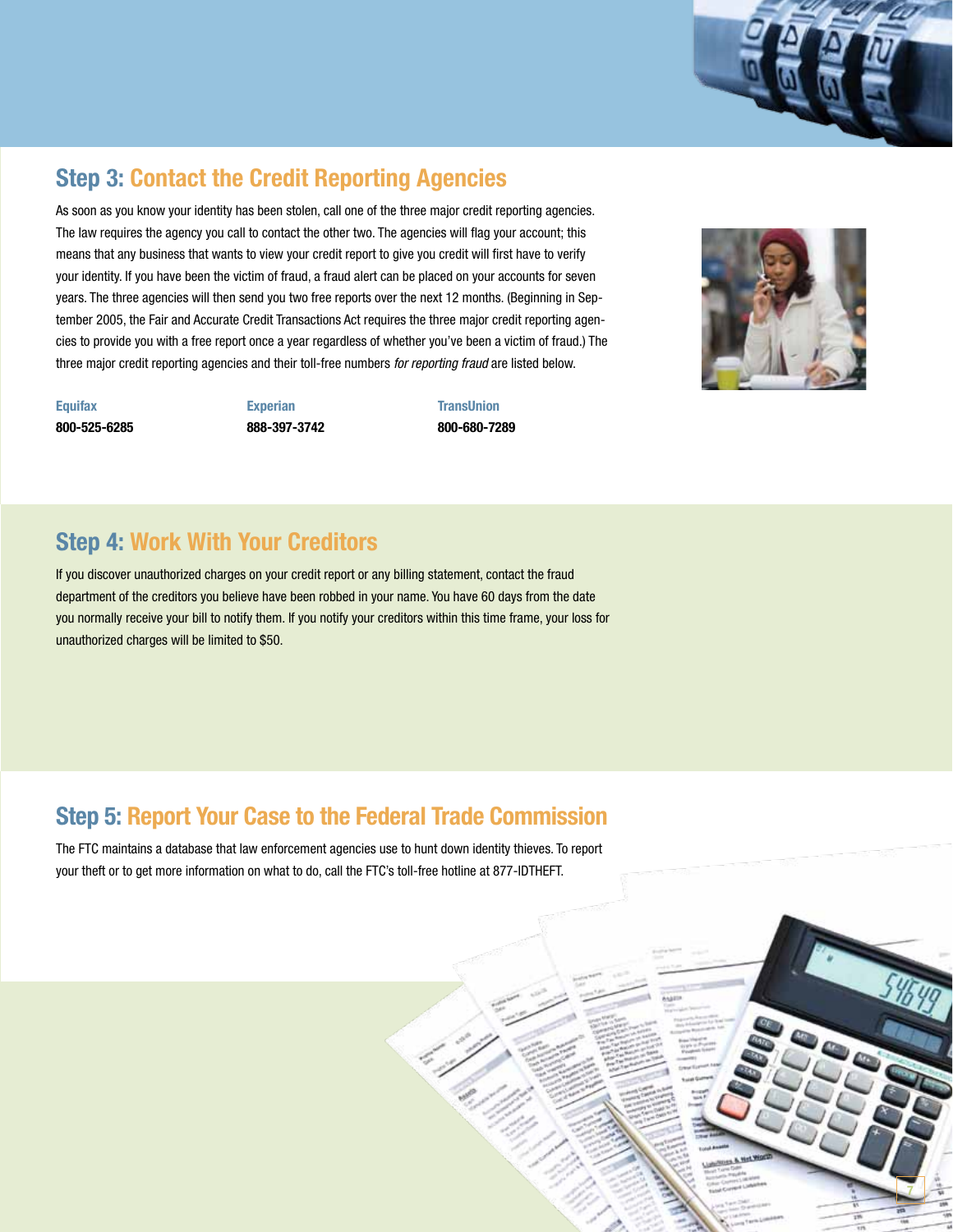# **Other Numbers To Call**



- <sup>n</sup> Call the **Social Security Administration's Fraud Hotline** at **800-269-0271** or fill out a report online at www.socialsecurity.gov/oig if your Social Security number has been stolen.
- **n** Call the **U.S. Postal Inspection Service** if you suspect that a thief has used your mailing address to commit a crime. Call **800-275-8777** for the number of your local office.
- <sup>n</sup> Call the **Internal Revenue Service** at **800-829-0433** if you believe your identification has been used in violation of tax laws.

# **Tips for Reporting Identity Theft**

- Act as soon as you discover the theft. Time is of the essence to help protect against further **fraud or damage to your credit, and acting quickly may be necessary to protect your rights.**
- Keep a record of all conversations with name, agency, phone number, date, and time.
- Keep copies of all emails.
- Never mail originals. Always send out copies, notarized if necessary.
- Use the Federal Trade Commission's *ID Theft Affidavit* and get it notarized.
- Always use certified mail, return receipt requested, so that you have a record of who **received your mail and when.**
- Above all, be persistent. It can take time and effort to clean up the mess left behind by **the criminal who stole your identity, but only you can do the job.**

File EQIL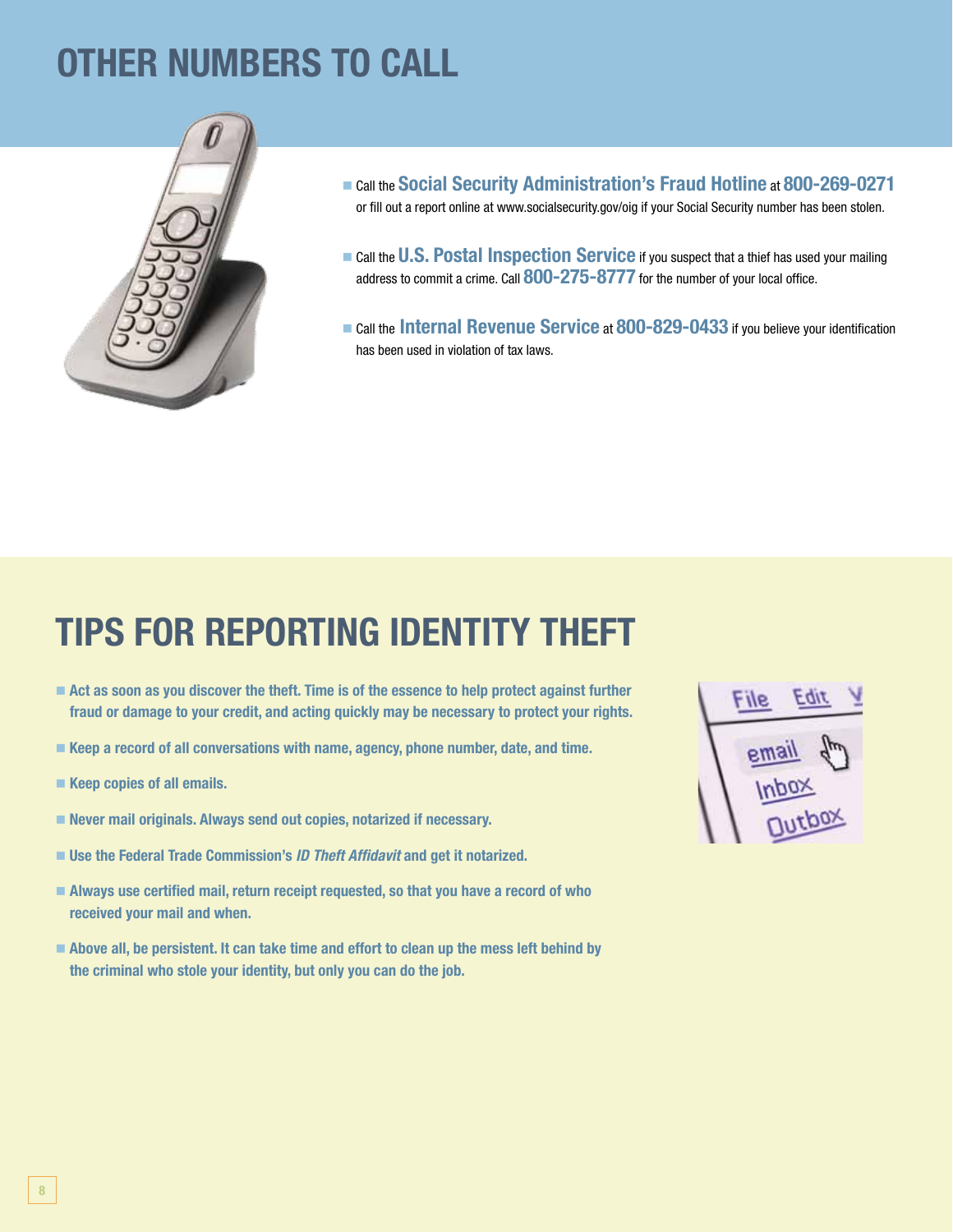# **Resources**

- <sup>n</sup> The Federal Trade Commission, **www.ftc.gov/bcp/edu/microsites/idtheft**
- <sup>n</sup> The Office for Victims of Crime at the U.S. Department of Justice, **http://ovc.ncjrs.org/findvictimservices/default.html**
- <sup>n</sup> The U.S. Department of Justice, **www.usdoj.gov**
- <sup>n</sup> The National Criminal Justice Referral Service, **www.ncjrs.org/spotlight/identity\_theft/facts.html**
- <sup>n</sup> The National Crime Prevention Council, **www.ncpc.org**
- <sup>n</sup> National Organization for Victim Assistance, **www.trynova.org**
- National Center for Victims of Crime, **WWW.nCVC.Org**